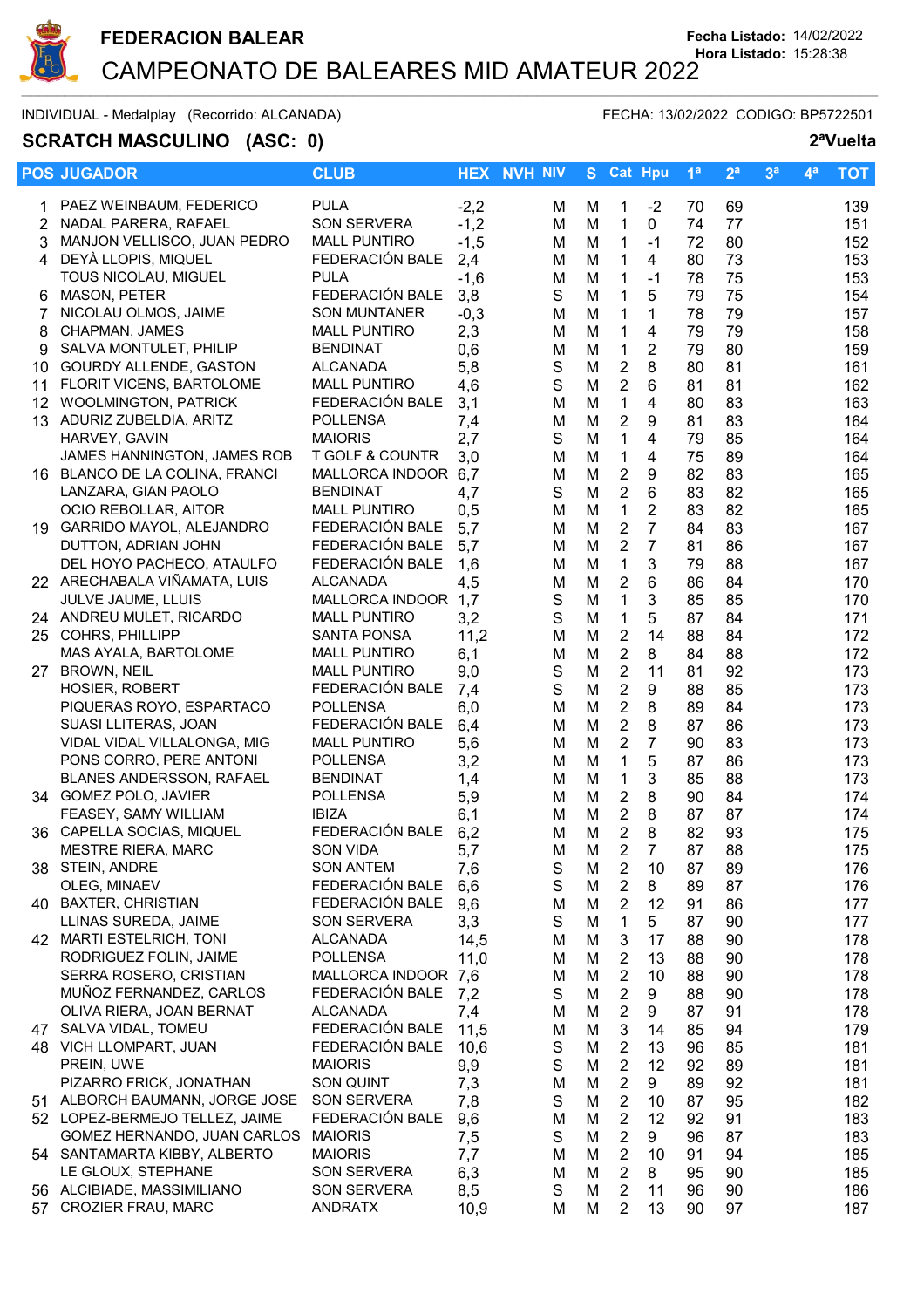

## **SCRATCH MASCULINO** (ASC: 0) **2<sup>a</sup>Vuelta**

|     | <b>POS JUGADOR</b>              | <b>CLUB</b>         |      | <b>HEX NVH NIV</b> | S. |                | <b>Cat Hpu</b> | 1 <sup>a</sup> | 2 <sup>a</sup> | 3 <sup>a</sup> | 4 <sup>a</sup> | <b>TOT</b> |
|-----|---------------------------------|---------------------|------|--------------------|----|----------------|----------------|----------------|----------------|----------------|----------------|------------|
| 58  | <b>BIDDULPH, CRAIG</b>          | <b>MALL PUNTIRO</b> | 9,8  | м                  | М  | 2              | 12             | 95             | 93             |                |                | 188        |
|     | PONS CIFRE, PEDRO               | <b>POLLENSA</b>     | 8,5  | S                  | M  | $\overline{2}$ | 11             | 94             | 94             |                |                | 188        |
|     | ARZOZ DIEZ, ASIER               | <b>MALL PUNTIRO</b> | 7,8  | S                  | M  | $\overline{2}$ | 10             | 88             | 100            |                |                | 188        |
| 61  | TOUS AGUILO, BARTOLOME          | <b>PULA</b>         | 12,0 | S                  | M  | 3              | 15             | 95             | 94             |                |                | 189        |
|     | <b>SCHILLING, THOMAS</b>        | <b>PULA</b>         | 11,1 | S                  | M  | 2              | 14             | 100            | 89             |                |                | 189        |
|     | RUSCH, GUENTHER                 | <b>ANDRATX</b>      | 11,6 | S                  | M  | 3              | 14             | 95             | 94             |                |                | 189        |
| 64  | LLABRES GIMENEZ, ANTONIO        | MALLORCA INDOOR     | 9,9  | S                  | M  | $\overline{2}$ | 12             | 98             | 92             |                |                | 190        |
| 65  | BOQUERA VIÑALS, SALVADOR        | FEDERACIÓN BALE     | 10,9 | M                  | M  | 2              | 13             | 96             | 95             |                |                | 191        |
| 66  | JAUME MULET, BERNARDINO         | <b>SON ANTEM</b>    | 12,1 | S                  | M  | 3              | 15             | 99             | 94             |                |                | 193        |
| 67  | WISE, DANIEL                    | <b>MALL PUNTIRO</b> | 14,5 | М                  | M  | 3              | 17             | 97             | 98             |                |                | 195        |
| 68  | MAIER, RALF                     | <b>ALCANADA</b>     | 9,7  | S                  | M  | $\overline{2}$ | 12             | 103            | 93             |                |                | 196        |
| 69  | PALMEIRO VAZQUEZ, GUILLERMO     | FEDERACIÓN BALE     | 14,6 | S                  | M  | 3              | 18             | 106            | 91             |                |                | 197        |
| 70  | LLANSOLA NOVALES, SIMON         | <b>SON TERMENS</b>  | 14,2 | M                  | M  | 3              | 17             | 103            | 95             |                |                | 198        |
| 71  | HOHN, KLAUS                     | <b>SON ANTEM</b>    | 12,9 | S                  | M  | 3              | 16             | 100            | 99             |                |                | 199        |
|     | DELGADO GARCIA, MIGUEL ANGE     | <b>SON MUNTANER</b> | 10,3 | $\mathbf S$        | M  | $\overline{2}$ | 13             | 102            | 97             |                |                | 199        |
| 73. | YILMAZ, ERTUGRUL ATURO          | <b>ANDRATX</b>      | 12,5 | S                  | M  | 3              | 15             | 100            | 102            |                |                | 202        |
|     | ALBA PIZA, JUAN                 | <b>SON MUNTANER</b> | 11,8 | м                  | M  | 3              | 14             | 103            | 99             |                |                | 202        |
| 75  | SEGUI CARO, PAU                 | <b>SON TERMENS</b>  | 13,1 | М                  | M  | 3              | 16             | 95             | 108            |                |                | 203        |
| 76  | MAS MESTRE, PEDRO               | <b>MALL PUNTIRO</b> | 13,9 | M                  | M  | 3              | 17             | 98             | 108            |                |                | 206        |
| 77  | <b>GARRIGA CORTEZO, JORGE</b>   | FEDERACIÓN BALE     | 9,4  | М                  | M  | 2              | 12             | 101            | 106            |                |                | 207        |
| 78  | BELL, OLIVER                    | <b>SANTA PONSA</b>  | 6,1  | S                  | M  | 2              | 8              |                |                |                |                | Ret        |
| 79  | DUENKLER, DIRK                  | <b>ANDRATX</b>      | 13,6 | $\mathbf S$        | M  | 3              | 16             |                |                |                |                | Ret        |
|     | <b>MOLERO GARCIA, JOSE LUIS</b> | <b>MAIORIS</b>      | 11,6 | S                  | M  | 3              | 14             |                |                |                |                | Ret        |
| 81  | MARIN PULIDO, PABLO ANGEL       | <b>SON ANTEM</b>    | 14,6 | M                  | М  | 3              | 18             |                |                |                |                | Ret        |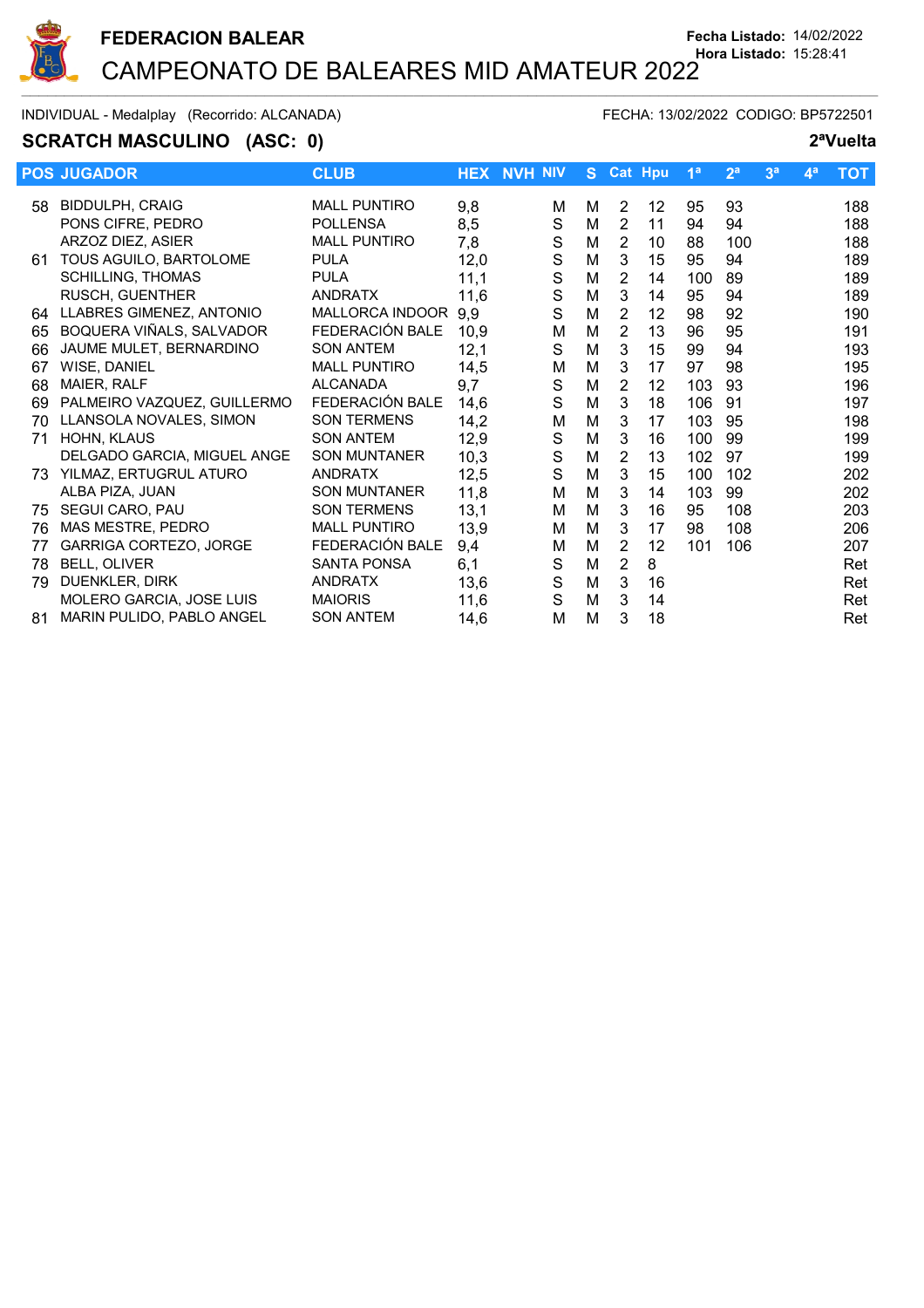

INDIVIDUAL - Medalplay (Recorrido: ALCANADA) FECHA: 13/02/2022 CODIGO: BP5722501

## **SCRATCH FEMENINA** (ASC: 0) **2<sup>a</sup>Vuelta**

|    | <b>POS JUGADOR</b>          | <b>CLUB</b>         | <b>HEX</b> | . NVH NIV' |   | S. | <b>Cat Hpu</b> |    | 1 <sup>a</sup> | 2 <sup>a</sup> | 3 <sup>a</sup> | 49 | <b>TOT</b> |
|----|-----------------------------|---------------------|------------|------------|---|----|----------------|----|----------------|----------------|----------------|----|------------|
|    | MODROK, DANIELA             | FEDERACIÓN BALE     | 1,3        |            | м | F  |                | 3  | 81             | 79             |                |    | 160        |
|    | FERNANDEZ ANSORENA, ANA     | <b>MALL PUNTIRO</b> | 3,8        |            | м | F  |                | 6  | 86             | 85             |                |    | 171        |
|    | SCHORBACH, TATJANA          | <b>SON MUNTANER</b> | 1,5        |            | S | F  |                | 3  | 93             | 87             |                |    | 180        |
| 4  | VIDAL BRITO DEL PINO, GABRI | <b>ALCANADA</b>     | 13,9       |            | м | E  | 3              | 17 | 94             | 89             |                |    | 183        |
|    | <b>HOLMGREN, EMINA</b>      | FEDERACIÓN BALE     | 6,4        |            | м | F  | $\overline{2}$ | 9  | 89             | 94             |                |    | 183        |
| 6  | <b>VDOVINA, SOFIA</b>       | <b>SON QUINT</b>    | 10.8       |            | S | F  | 2              | 14 | 95             | 91             |                |    | 186        |
|    | SALAMANCA LOPEZ, SARA       | <b>SON MUNTANER</b> | 7.6        |            | м | F  | 2              | 10 | 97             | 94             |                |    | 191        |
| 8  | <b>GOUDY, GINNY</b>         | FEDERACIÓN BALE     | 9,3        |            | S | E  | 2              | 12 | 95             | 98             |                |    | 193        |
| 9  | SCHUSTER, GABRIELA          | VALL D OR           | 11,8       |            | S | E  | 3              | 15 | 96             | 98             |                |    | 194        |
| 10 | LEUSCHNER FRITZ, ANGELA     | <b>ALCANADA</b>     | 17,3       |            | S | F  | 3              | 21 | 105            | 100            |                |    | 205        |
|    | MAS LLINAS, MARIA ANTONIA   | <b>SON SERVERA</b>  | 21,5       |            | S | F  | 4              | 26 | 111            | 96             |                |    | 207        |
| 12 | GLOOR, REGINA               | <b>ANDRATX</b>      | 11,5       |            | S | F  | 3              | 15 | 113            | 110            |                |    | 223        |
| 13 | AGOTE DIEZ. ELENA           | <b>SON ANTEM</b>    | 27,2       |            | S | F  | 5              | 32 | 109            | 126            |                |    | 235        |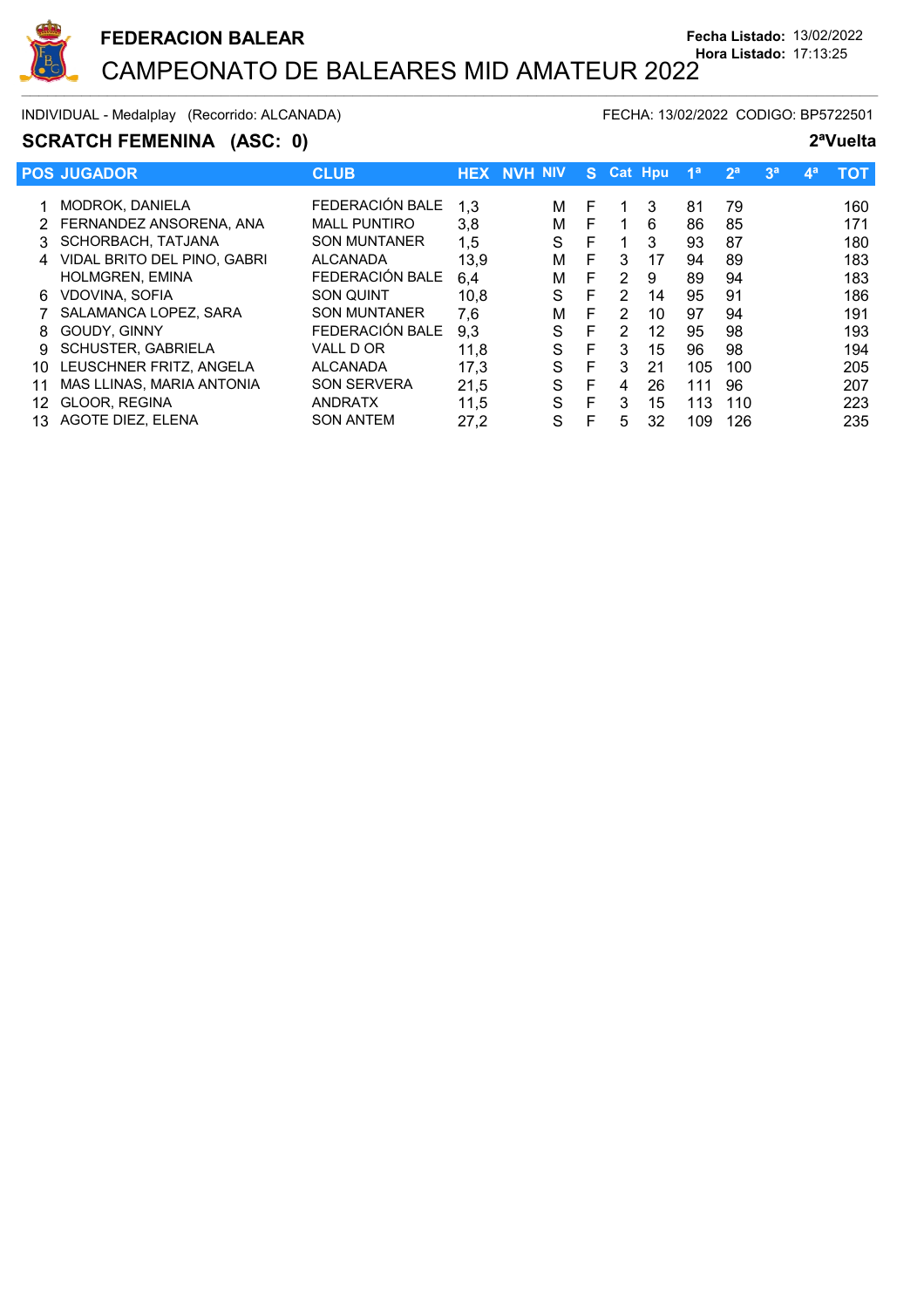

 $\sim$  . The contribution of the contribution of the contribution of the contribution of the contribution of the contribution of the contribution of the contribution of the contribution of the contribution of the contributi

INDIVIDUAL - Medalplay (Recorrido: ALCANADA) FECHA: 13/02/2022 CODIGO: BP5722501

# **HANDICAP MASCULINA (ASC: 0) 2ªVuelta**

|                | <b>POS JUGADOR</b>                                       | <b>CLUB</b>                            | <b>HEX</b>    | <b>NVH NIV</b>   | S.     | <b>Cat Hpu</b>                   |                     | 1 <sup>a</sup> | 2 <sup>a</sup> | 3 <sup>a</sup> | $4^a$ | <b>TOT</b> |
|----------------|----------------------------------------------------------|----------------------------------------|---------------|------------------|--------|----------------------------------|---------------------|----------------|----------------|----------------|-------|------------|
|                | PAEZ WEINBAUM, FEDERICO                                  | <b>PULA</b>                            | $-2,2$        | м                | м      | 1                                | $-2$                | 72             | 71             |                |       | 143        |
| $\overline{2}$ | MASON, PETER                                             | FEDERACIÓN BALE                        | 3,8           | $\mathsf S$      | M      | $\mathbf{1}$                     | 5                   | 74             | 70             |                |       | 144        |
|                | COHRS, PHILLIPP                                          | <b>SANTA PONSA</b>                     | 11,2          | M                | M      | $\overline{2}$                   | 14                  | 74             | 70             |                |       | 144        |
|                | MARTI ESTELRICH, TONI                                    | <b>ALCANADA</b>                        | 14,5          | м                | M      | $\mathbf{3}$                     | 17                  | 71             | 73             |                |       | 144        |
|                | 5 DEYÀ LLOPIS, MIQUEL                                    | FEDERACIÓN BALE                        | 2,4           | M                | M      | $\mathbf{1}$                     | 4                   | 76             | 69             |                |       | 145        |
|                | <b>GOURDY ALLENDE, GASTON</b>                            | <b>ALCANADA</b>                        | 5,8           | $\mathsf S$      | M      | $\boldsymbol{2}$                 | 8                   | 72             | 73             |                |       | 145        |
|                | 7 ADURIZ ZUBELDIA, ARITZ                                 | <b>POLLENSA</b>                        | 7,4           | M                | M      | $\overline{2}$                   | 9                   | 72             | 74             |                |       | 146        |
| 8              | BLANCO DE LA COLINA, FRANCI                              | MALLORCA INDOOR 6,7                    |               | M                | M      | $\overline{2}$                   | 9                   | 73             | 74             |                |       | 147        |
| 9              | CHAPMAN, JAMES                                           | <b>MALL PUNTIRO</b>                    | 2,3           | M                | M      | $\mathbf{1}$                     | 4                   | 75             | 75             |                |       | 150        |
|                | <b>FLORIT VICENS, BARTOLOME</b>                          | <b>MALL PUNTIRO</b>                    | 4,6           | S<br>M           | M      | $\overline{2}$<br>$\mathbf{1}$   | 6<br>$\mathbf 0$    | 75             | 75<br>77       |                |       | 150<br>151 |
| 11             | NADAL PARERA, RAFAEL<br><b>BROWN, NEIL</b>               | SON SERVERA<br><b>MALL PUNTIRO</b>     | $-1,2$<br>9,0 | S                | M<br>M | $\overline{2}$                   | 11                  | 74<br>70       | 81             |                |       | 151        |
|                | SALVA VIDAL, TOMEU                                       | FEDERACIÓN BALE                        | 11,5          | M                | M      | $\mathbf{3}$                     | 14                  | 71             | 80             |                |       | 151        |
|                | 14 RODRIGUEZ FOLIN, JAIME                                | <b>POLLENSA</b>                        | 11,0          | M                | M      | $\overline{2}$                   | 13                  | 75             | 77             |                |       | 152        |
|                | 15 LANZARA, GIAN PAOLO                                   | <b>BENDINAT</b>                        | 4,7           | S                | M      | $\overline{2}$                   | 6                   | 77             | 76             |                |       | 153        |
|                | GARRIDO MAYOL, ALEJANDRO                                 | FEDERACIÓN BALE                        | 5,7           | M                | M      | $\overline{2}$                   | $\overline{7}$      | 77             | 76             |                |       | 153        |
|                | DUTTON, ADRIAN JOHN                                      | FEDERACIÓN BALE                        | 5,7           | м                | M      | $\overline{2}$                   | $\overline{7}$      | 74             | 79             |                |       | 153        |
|                | <b>BAXTER, CHRISTIAN</b>                                 | FEDERACIÓN BALE                        | 9,6           | M                | M      | $\overline{2}$                   | 12                  | 79             | 74             |                |       | 153        |
|                | 19 MANJON VELLISCO, JUAN PEDRO                           | <b>MALL PUNTIRO</b>                    | $-1,5$        | M                | M      | $\mathbf{1}$                     | $-1$                | 73             | 81             |                |       | 154        |
|                | 20 TOUS NICOLAU, MIGUEL                                  | <b>PULA</b>                            | $-1,6$        | M                | M      | $\mathbf{1}$                     | $-1$                | 79             | 76             |                |       | 155        |
|                | NICOLAU OLMOS, JAIME                                     | <b>SON MUNTANER</b>                    | $-0,3$        | M                | M      | $\mathbf 1$                      | 1                   | 77             | 78             |                |       | 155        |
|                | SALVA MONTULET, PHILIP                                   | <b>BENDINAT</b>                        | 0,6           | M                | M      | $\mathbf 1$                      | $\overline{2}$      | 77             | 78             |                |       | 155        |
|                | <b>WOOLMINGTON, PATRICK</b>                              | FEDERACIÓN BALE<br>FEDERACIÓN BALE     | 3,1           | M                | M      | $\mathbf{1}$                     | 4                   | 76             | 79             |                |       | 155        |
|                | HOSIER, ROBERT<br>VICH LLOMPART, JUAN                    | FEDERACIÓN BALE                        | 7,4<br>10,6   | $\mathsf S$<br>S | M<br>M | $\overline{2}$<br>$\overline{2}$ | 9<br>13             | 79<br>83       | 76<br>72       |                |       | 155<br>155 |
|                | 26 HARVEY, GAVIN                                         | <b>MAIORIS</b>                         | 2,7           | $\mathbf S$      | M      | $\mathbf{1}$                     | $\overline{4}$      | 75             | 81             |                |       | 156        |
|                | JAMES HANNINGTON, JAMES ROB                              | <b>T GOLF &amp; COUNTR</b>             | 3,0           | M                | M      | $\mathbf{1}$                     | 4                   | 71             | 85             |                |       | 156        |
|                | MAS AYALA, BARTOLOME                                     | <b>MALL PUNTIRO</b>                    | 6,1           | M                | M      | $\boldsymbol{2}$                 | 8                   | 76             | 80             |                |       | 156        |
|                | STEIN, ANDRE                                             | <b>SON ANTEM</b>                       | 7,6           | S                | M      | $\boldsymbol{2}$                 | 10                  | 77             | 79             |                |       | 156        |
|                | 30 PIQUERAS ROYO, ESPARTACO                              | <b>POLLENSA</b>                        | 6,0           | M                | M      | $\overline{2}$                   | 8                   | 81             | 76             |                |       | 157        |
|                | SUASI LLITERAS, JOAN                                     | FEDERACIÓN BALE                        | 6,4           | M                | M      | $\overline{2}$                   | 8                   | 79             | 78             |                |       | 157        |
|                | PREIN, UWE                                               | <b>MAIORIS</b>                         | 9,9           | S                | M      | $\overline{2}$                   | 12                  | 80             | 77             |                |       | 157        |
|                | 33 ARECHABALA VIÑAMATA, LUIS                             | <b>ALCANADA</b>                        | 4,5           | M                | M      | $\overline{2}$                   | 6                   | 80             | 78             |                |       | 158        |
|                | GOMEZ POLO, JAVIER                                       | <b>POLLENSA</b>                        | 5,9           | M                | M      | $\overline{2}$                   | 8                   | 82             | 76             |                |       | 158        |
|                | FEASEY, SAMY WILLIAM                                     | <b>IBIZA</b>                           | 6,1           | M                | M      | $\overline{2}$                   | 8                   | 79             | 79             |                |       | 158        |
|                | SERRA ROSERO, CRISTIAN                                   | MALLORCA INDOOR                        | 7,6           | M                | M      | $\overline{2}$                   | 10                  | 78             | 80             |                |       | 158        |
|                | 37 VIDAL VIDAL VILLALONGA, MIG<br>CAPELLA SOCIAS, MIQUEL | <b>MALL PUNTIRO</b><br>FEDERACIÓN BALE | 5,6           | М                | M      | 2                                | $\overline{7}$<br>8 | 83             | 76             |                |       | 159        |
|                | LOPEZ-BERMEJO TELLEZ, JAIME                              | FEDERACIÓN BALE                        | 6,2<br>9,6    | М<br>M           | M<br>M | 2<br>$\overline{2}$              | 12                  | 74<br>80       | 85<br>79       |                |       | 159<br>159 |
|                | TOUS AGUILO, BARTOLOME                                   | <b>PULA</b>                            | 12,0          | S                | M      | $\mathbf{3}$                     | 15                  | 80             | 79             |                |       | 159        |
|                | 41 OLEG, MINAEV                                          | FEDERACIÓN BALE                        | 6,6           | ${\mathsf S}$    | M      | $\sqrt{2}$                       | 8                   | 81             | 79             |                |       | 160        |
|                | MUÑOZ FERNANDEZ, CARLOS                                  | FEDERACIÓN BALE                        | 7,2           | $\mathsf S$      | M      | $\sqrt{2}$                       | 9                   | 79             | 81             |                |       | 160        |
|                | OLIVA RIERA, JOAN BERNAT                                 | <b>ALCANADA</b>                        | 7,4           | M                | M      | $\overline{2}$                   | 9                   | 78             | 82             |                |       | 160        |
|                | 44 OCIO REBOLLAR, AITOR                                  | <b>MALL PUNTIRO</b>                    | 0,5           | M                | M      | $\mathbf{1}$                     | $\overline{2}$      | 81             | 80             |                |       | 161        |
|                | DEL HOYO PACHECO, ATAULFO                                | FEDERACIÓN BALE                        | 1,6           | M                | M      | 1                                | 3                   | 76             | 85             |                |       | 161        |
|                | ANDREU MULET, RICARDO                                    | <b>MALL PUNTIRO</b>                    | 3,2           | S                | M      | 1                                | 5                   | 82             | 79             |                |       | 161        |
|                | MESTRE RIERA, MARC                                       | SON VIDA                               | 5,7           | M                | M      | $\overline{2}$                   | $\overline{7}$      | 80             | 81             |                |       | 161        |
|                | CROZIER FRAU, MARC                                       | <b>ANDRATX</b>                         | 10,9          | M                | M      | $\overline{2}$                   | 13                  | 77             | 84             |                |       | 161        |
|                | <b>SCHILLING, THOMAS</b>                                 | <b>PULA</b>                            | 11,1          | S                | M      | $\overline{2}$                   | 14                  | 86             | 75             |                |       | 161        |
|                | RUSCH, GUENTHER                                          | <b>ANDRATX</b><br><b>MALL PUNTIRO</b>  | 11,6          | S<br>M           | M      | 3<br>3                           | 14                  | 81             | 80             |                |       | 161        |
|                | WISE, DANIEL<br>PALMEIRO VAZQUEZ, GUILLERMO              | FEDERACIÓN BALE                        | 14,5<br>14,6  | $\mathsf S$      | M<br>M | 3                                | 17<br>18            | 80<br>88       | 81<br>73       |                |       | 161<br>161 |
|                | 53 ALBORCH BAUMANN, JORGE JOSE                           | <b>SON SERVERA</b>                     | 7,8           | $\mathbf S$      | M      | $\overline{2}$                   | 10                  | 77             | 85             |                |       | 162        |
|                | 54 PONS CORRO, PERE ANTONI                               | <b>POLLENSA</b>                        | 3,2           | M                | M      | $\mathbf{1}$                     | 5                   | 82             | 81             |                |       | 163        |
|                | PIZARRO FRICK, JONATHAN                                  | SON QUINT                              | 7,3           | M                | M      | $\overline{2}$                   | 9                   | 80             | 83             |                |       | 163        |
|                | JAUME MULET, BERNARDINO                                  | <b>SON ANTEM</b>                       | 12,1          | S                | M      | $\mathbf{3}$                     | 15                  | 84             | 79             |                |       | 163        |
|                | 57 JULVE JAUME, LLUIS                                    | MALLORCA INDOOR 1,7                    |               | S                | M      | 1                                | 3                   | 82             | 82             |                |       | 164        |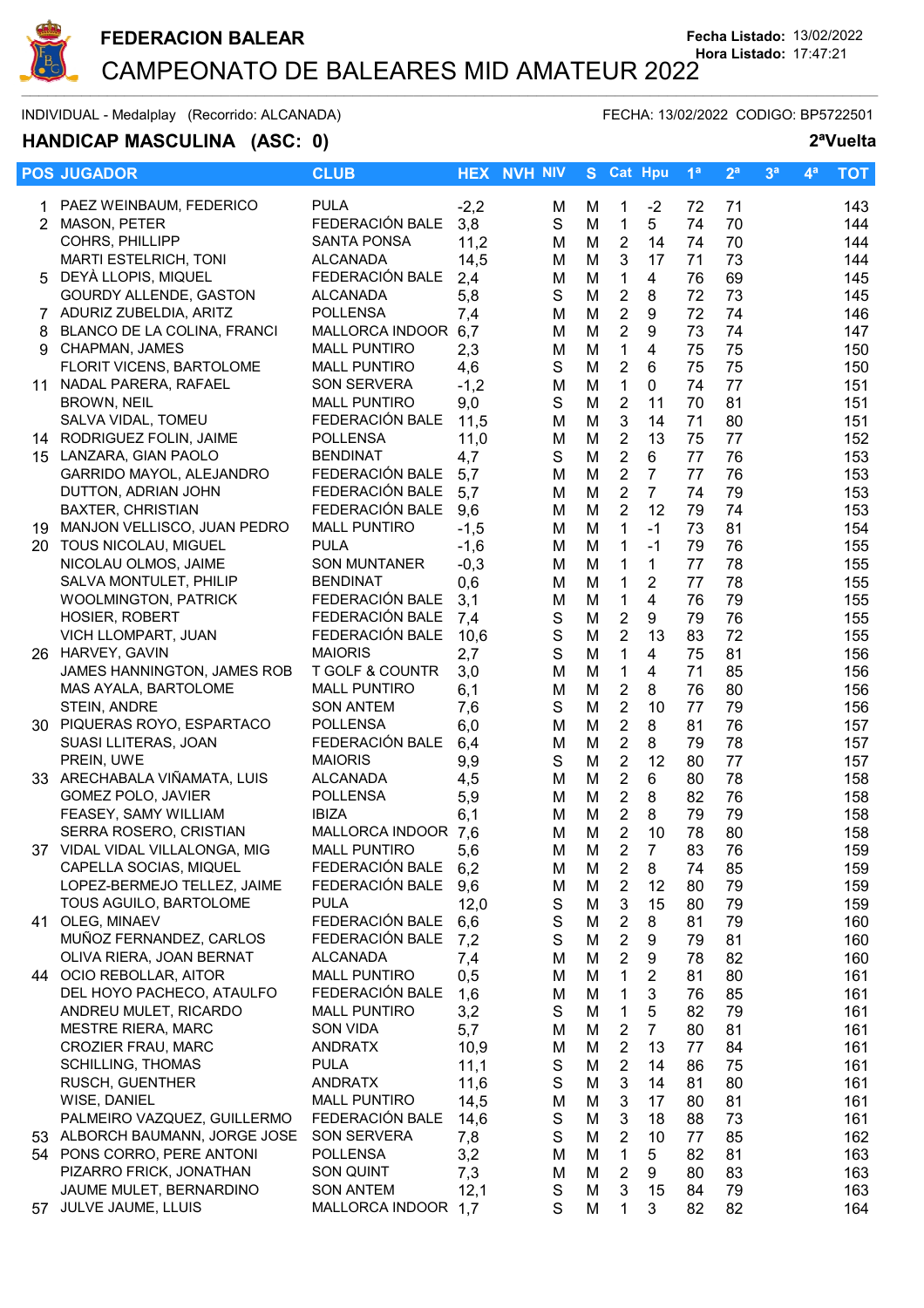

INDIVIDUAL - Medalplay (Recorrido: ALCANADA) FECHA: 13/02/2022 CODIGO: BP5722501

### **HANDICAP MASCULINA (ASC: 0) 2ªVuelta**

|    | <b>POS JUGADOR</b>            | <b>CLUB</b>         |      | <b>HEX NVH NIV</b> | S. |                | <b>Cat Hpu</b> | 1 <sup>a</sup> | 2 <sup>a</sup> | 3 <sup>a</sup> | $\mathbf{4}^{\mathsf{a}}$ | <b>TOT</b> |
|----|-------------------------------|---------------------|------|--------------------|----|----------------|----------------|----------------|----------------|----------------|---------------------------|------------|
|    | ALCIBIADE, MASSIMILIANO       | <b>SON SERVERA</b>  | 8,5  | S                  | М  | 2              | 11             | 85             | 79             |                |                           | 164        |
|    | <b>BIDDULPH, CRAIG</b>        | <b>MALL PUNTIRO</b> | 9,8  | M                  | M  | $\overline{2}$ | 12             | 83             | 81             |                |                           | 164        |
|    | LLANSOLA NOVALES, SIMON       | <b>SON TERMENS</b>  | 14,2 | M                  | M  | 3              | 17             | 86             | 78             |                |                           | 164        |
| 61 | GOMEZ HERNANDO, JUAN CARLOS   | <b>MAIORIS</b>      | 7,5  | S                  | M  | $\overline{2}$ | 9              | 87             | 78             |                |                           | 165        |
|    | SANTAMARTA KIBBY, ALBERTO     | <b>MAIORIS</b>      | 7,7  | м                  | M  | 2              | 10             | 81             | 84             |                |                           | 165        |
|    | BOQUERA VIÑALS, SALVADOR      | FEDERACIÓN BALE     | 10,9 | M                  | M  | $\overline{2}$ | 13             | 83             | 82             |                |                           | 165        |
|    | 64 PONS CIFRE, PEDRO          | <b>POLLENSA</b>     | 8,5  | S                  | M  | $\overline{2}$ | 11             | 83             | 83             |                |                           | 166        |
|    | LLABRES GIMENEZ, ANTONIO      | MALLORCA INDOOR     | 9,9  | S                  | M  | $\overline{2}$ | 12             | 86             | 80             |                |                           | 166        |
| 66 | BLANES ANDERSSON, RAFAEL      | <b>BENDINAT</b>     | 1,4  | M                  | M  | 1              | 3              | 82             | 85             |                |                           | 167        |
|    | LLINAS SUREDA, JAIME          | <b>SON SERVERA</b>  | 3,3  | S                  | M  | 1              | 5              | 82             | 85             |                |                           | 167        |
|    | HOHN, KLAUS                   | <b>SON ANTEM</b>    | 12,9 | S                  | M  | 3              | 16             | 84             | 83             |                |                           | 167        |
| 69 | ARZOZ DIEZ, ASIER             | <b>MALL PUNTIRO</b> | 7,8  | S                  | M  | $\overline{2}$ | 10             | 78             | 90             |                |                           | 168        |
| 70 | LE GLOUX, STEPHANE            | <b>SON SERVERA</b>  | 6,3  | M                  | M  | $\overline{2}$ | 8              | 87             | 82             |                |                           | 169        |
| 71 | SEGUI CARO, PAU               | <b>SON TERMENS</b>  | 13,1 | M                  | M  | 3              | 16             | 79             | 92             |                |                           | 171        |
| 72 | MAIER, RALF                   | <b>ALCANADA</b>     | 9,7  | S                  | M  | $\overline{2}$ | 12             | 91             | 81             |                |                           | 172        |
|    | YILMAZ, ERTUGRUL ATURO        | <b>ANDRATX</b>      | 12,5 | S                  | M  | 3              | 15             | 85             | 87             |                |                           | 172        |
|    | MAS MESTRE, PEDRO             | <b>MALL PUNTIRO</b> | 13,9 | M                  | M  | 3              | 17             | 81             | 91             |                |                           | 172        |
| 75 | DELGADO GARCIA, MIGUEL ANGE   | <b>SON MUNTANER</b> | 10,3 | S                  | M  | $\overline{2}$ | 13             | 89             | 84             |                |                           | 173        |
| 76 | ALBA PIZA, JUAN               | <b>SON MUNTANER</b> | 11,8 | M                  | M  | 3              | 14             | 89             | 85             |                |                           | 174        |
| 77 | <b>GARRIGA CORTEZO, JORGE</b> | FEDERACIÓN BALE     | 9,4  | M                  | M  | $\overline{2}$ | 12             | 89             | 94             |                |                           | 183        |
| 78 | <b>BELL, OLIVER</b>           | <b>SANTA PONSA</b>  | 6,1  | S                  | M  | 2              | 8              |                |                |                |                           | Ret        |
| 79 | DUENKLER, DIRK                | <b>ANDRATX</b>      | 13,6 | S                  | M  | 3              | 16             |                |                |                |                           | Ret        |
| 80 | MARIN PULIDO, PABLO ANGEL     | <b>SON ANTEM</b>    | 14,6 | м                  | M  | 3              | 18             |                |                |                |                           | Ret        |
| 81 | MOLERO GARCIA, JOSE LUIS      | <b>MAIORIS</b>      | 11,6 | S                  | M  | 3              | 14             |                |                |                |                           | Ret        |